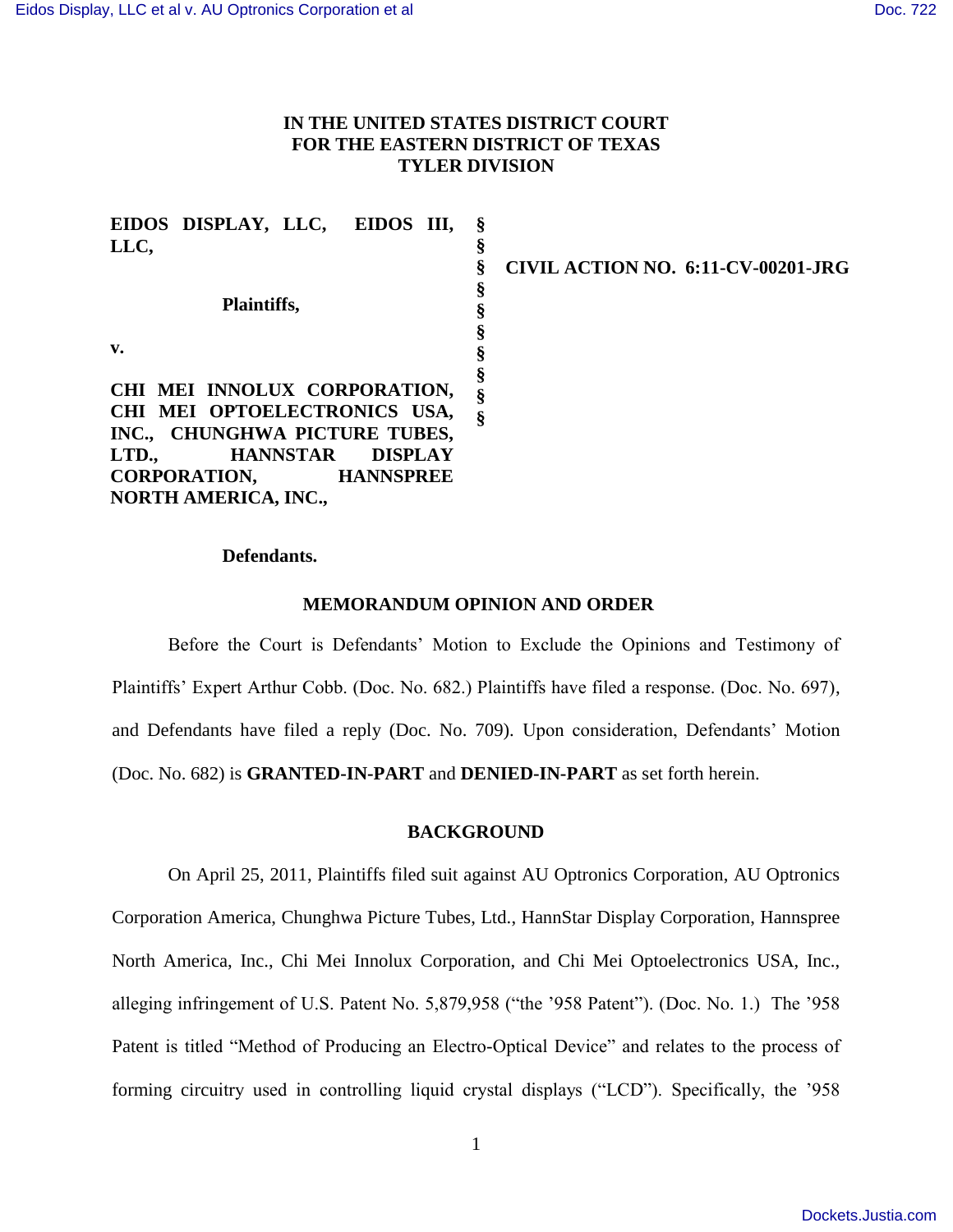Patent relates to the process for forming an array of thin film transistors ("TFT") and pixel electrodes that are used to control the light emission of an LCD product. Notably, the '958 Patent contains 17 embodiments (identified as A-S) providing various manufacturing processes that reduce the number of photolithographic steps. See '958 Patent at 4:50–14:18 (describing processes with four or five lithographic steps as opposed to seven).

Claim 1 is the only issued claim in the '958 Patent. Claim 1 recites as follows:

1. A method for producing an electro-optical device in which an electro-optical material is put between a pair of substrates opposed to each other, at least a portion of opposing surfaces of the substrates is insulative, a plurality of source wirings and a plurality of gate wirings are formed crossing each other on the surface of one of said pair of substrates and a transparent pixel electrode and a thin film transistor are formed at each of the crossing points between the source wirings and the gate wirings, wherein the method comprises:

> a step G1 of forming a first metal film on the surface of said one substrate,

> a first photolithographic step G2 of patterning the first metal film to

form a gate electrode and a gate wiring,

- a step G3 of forming a first insulator film, a semiconductor film and an ohmic contact film on the surface of said one substrate after the first photolithographic step,
- a second photolithographic step G4 of patterning the semiconductor active film and the ohmic contact film to form a semiconductor portion above the gate electrode in a state isolated from other portions,
- a step G5 of forming a second metal film on the surface of said one substrate after the second photolithographic step,

a third photolithographic step G6 of patterning the second metal film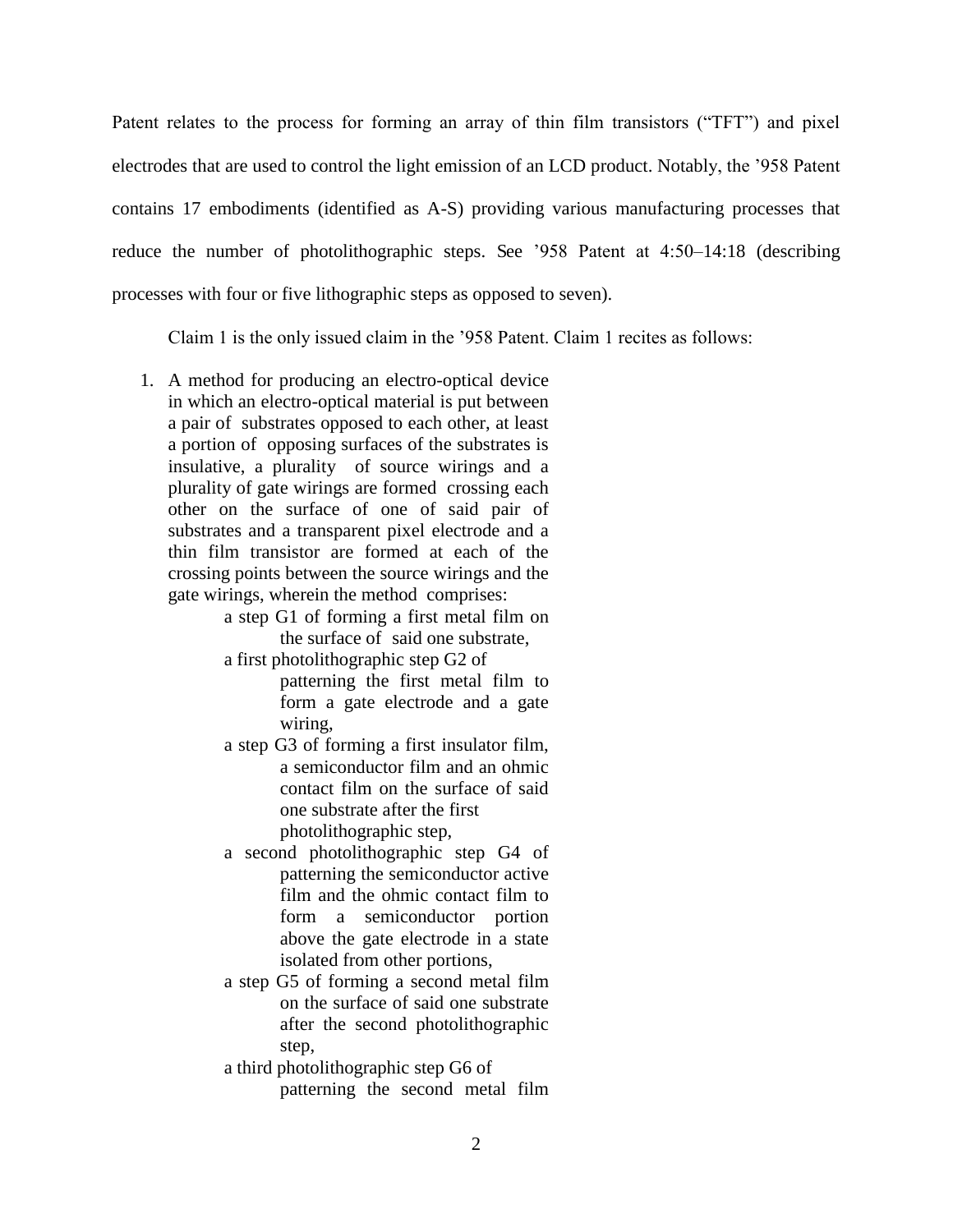and the ohmic contact film to form a source electrode, a drain electrode and a channel portion,

- a step G7 of forming a passivation film on the surface of said one substrate after the third photolithographic step, and
- a fourth photolithographic step G8 of patterning the passivation film to form a contact hole reaching the gate wiring, a contact hole reaching the drain electrode and a contact hole for source wiring and gate wiring connection terminals,
- a step G9 of forming a transparent conductive film on the surface of said one substrate after the fourth photolithographic step, and
- a fifth photolithographic step G10 of patterning the transparent conductive film to form a transparent pixel electrode.

'958 Patent at 58: 5–47.

On March 6, 2017, Defendants brought the instant Daubert Motion to exclude certain of

Mr. Cobb's damages opinions. (Doc. No. 682.)

## **LEGAL STANDARD**

Rule 702 provides that an expert witness may offer opinion testimony if: (a) the expert's scientific, technical, or other specialized knowledge will help the trier of fact to understand the evidence or to determine a fact in issue; (b) the testimony is based on sufficient facts or data; (c) the testimony is the product of reliable principles and methods; and (d) the expert has reliably applied the principles and methods to the facts of the case. Fed.R.Evid. 702.

The Rules also "assign to the trial judge the task of ensuring that an expert's testimony both rests on a reliable foundation and is relevant to the task at hand." Daubert v. Merrell Dow Pharms. Inc., 509 U.S. 579, 594, 597 (1993). "The relevance prong [of Daubert] requires the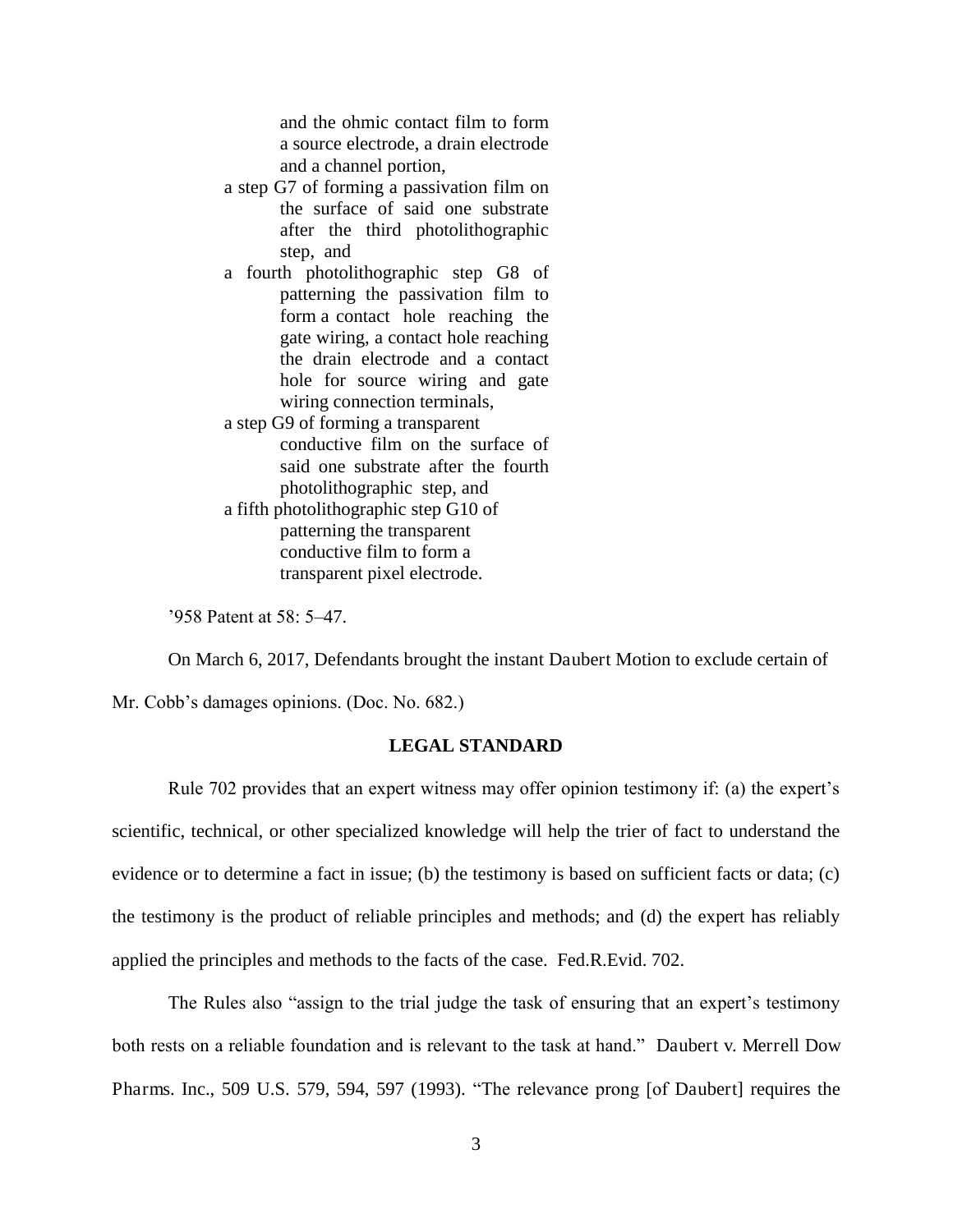proponent [of the expert testimony] to demonstrate that the expert's 'reasoning or methodology can be properly applied to the facts in issue.'" Johnson v. Arkema, Inc., 685 F.3d 452, 459 (5th Cir. 2012) (quoting Curtis v. M & S Petroleum, Inc., 174 F.3d 661, 668 (5th Cir. 1999)). "The reliability prong [of Daubert] mandates that expert opinion 'be grounded in the methods and procedures of science and . . . be more than unsupported speculation or subjective belief.'" Johnson, 685 F.3d at 459 (quoting Curtis, 174 F.3d at 668).

In assessing the "reliability" of an expert's opinion, the trial court may consider a list of factors including: "whether a theory or technique . . . can be (and has been) tested," "whether the theory or technique has been subjected to peer review and publication," "the known or potential rate of error," "the existence and maintenance of standards," and "general acceptance" of a theory in the "relevant scientific community." Daubert, 509 U.S. at 593–94; see also Kumho Tire Co., Ltd. v. Carmichael, 526 U.S. 137, 150 (1999) ("Daubert makes clear that the factors it mentions do not constitute a 'definitive checklist or test.'"); U.S. v. Valencia, 600 F.3d 389, 424 (5th Cir. 2010). "The proponent need not prove to the judge that the expert's testimony is correct, but she must prove by a preponderance of the evidence that the testimony is reliable." Johnson, 685 F.3d at 459 (quoting Moore v. Ashland Chem., Inc., 151 F.3d 269, 276 (5th Cir. 1998) (en banc)). At base, "the question of whether the expert is credible or the opinion is correct is generally a question for the fact finder, not the court." Summit 6, LLC v. Samsung Elecs. Co., Ltd., 802 F.3d 1283, 1296 (Fed. Cir. 2015).

#### **DISCUSSION**

Defendants move to exclude Mr. Cobb's damages opinions on 5 bases: (1) Mr. Cobb's opinions violate the Entire Market Value Rule ("EMVR"); (2) Mr. Cobb does not assess the economic footprint of Claim 1; (3) Mr. Cobb attempts to correct his over-inclusive royalty base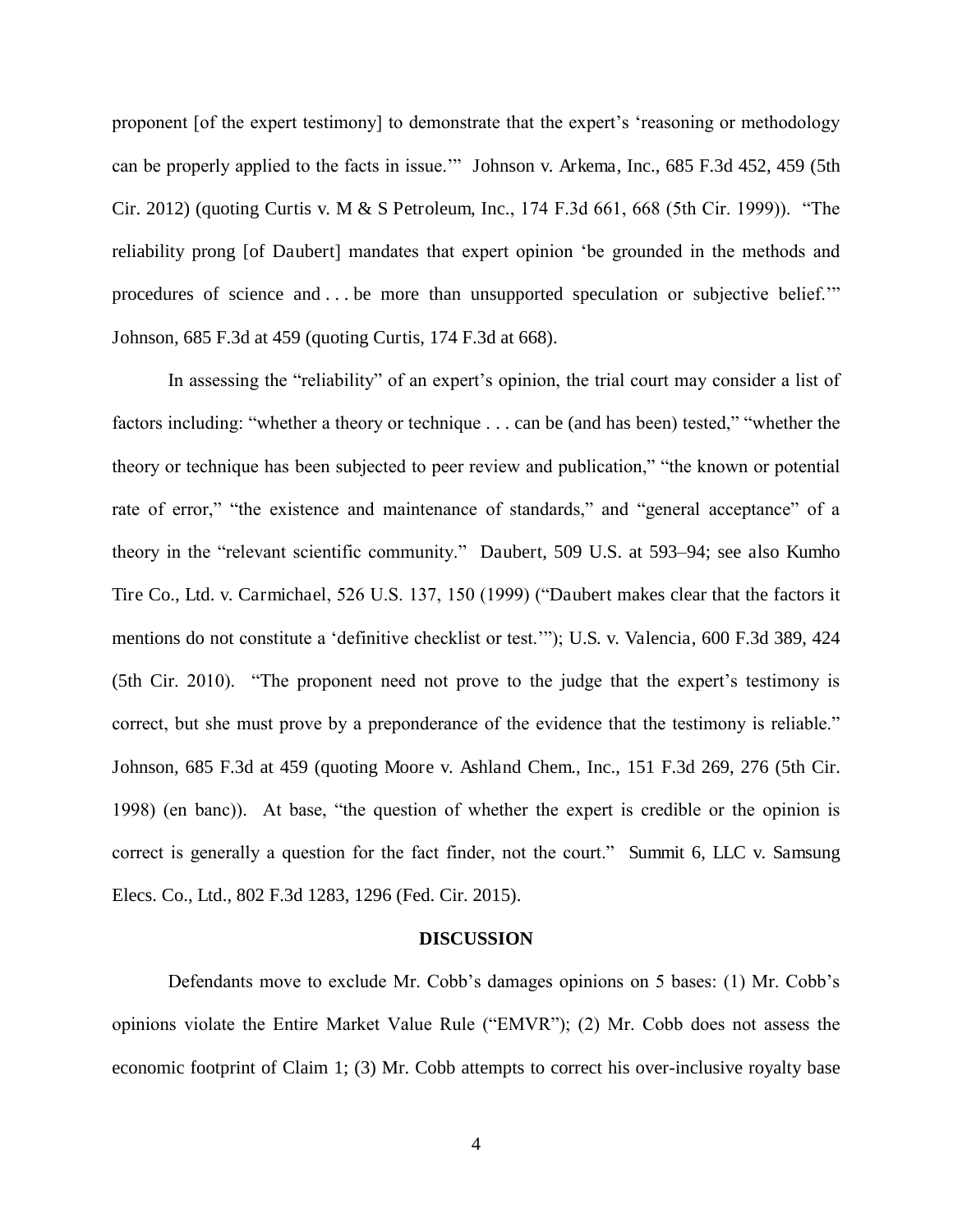by lowering his rate; (4) Mr. Cobb calculates damages on "indirect sales" not linked to an act of infringement; and (5) Mr. Cobb uses an incorrect hypothetical negotiation date. (Doc. No. 682.)

#### **a. EMVR**

Defendants argue that Mr. Cobb admits the smallest saleable unit is the LCD panel but improperly uses LCD modules as his base. (Doc. No. 682, at 9, citing Doc. No. 682-4, 222:7– 11.) Defendants contend that therefore in order to use the LCD modules as his base, Mr. Cobb must meet the requirements of the EMVR—that is that the process covered by claim 1 is the basis for consumer demand. Id. Defendants contend Mr. Cobb fails to do so and instead only opines that the technology in claim 1 reduces manufacturing costs for TFT arrays and the cost reductions are the basis for consumer demand. Id. at 10. Therefore, Defendants argue that Mr. Cobb should not be able to base his opinions on the billions of dollars in accused sales because it will only skew the damage horizon for the jury. Id. at 11.

Eidos argues that Mr. Cobb's royalty base "comports with consistent industry practice to include module and panel sales in LCD patent license agreements." (Doc. No. 697, at 15.) Eidos argues that numerous LCD patent licenses confirm the standard approach is to pay a royalty on all LCD products sole under the license, including modules and panels. Id. at 16. Eidos argues that even if EMVR applies, there is a question for the jury because claim 1 creates price reductions that drive the sales of accused products. Id. at 17–18.

In determining a reasonable royalty for a multi-component product, it is generally required that "royalties be based not on the entire product, but instead on the 'smallest salable patent-practicing unit.'" LaserDynamics, Inc. v. Quanta Computer, Inc., 694 F.3d 51, 67 (Fed. Cir. 2012). The entire market value rule is an exception to this rule, and "allows a patentee to assess damages based on the entire market value of the accused product only where the patented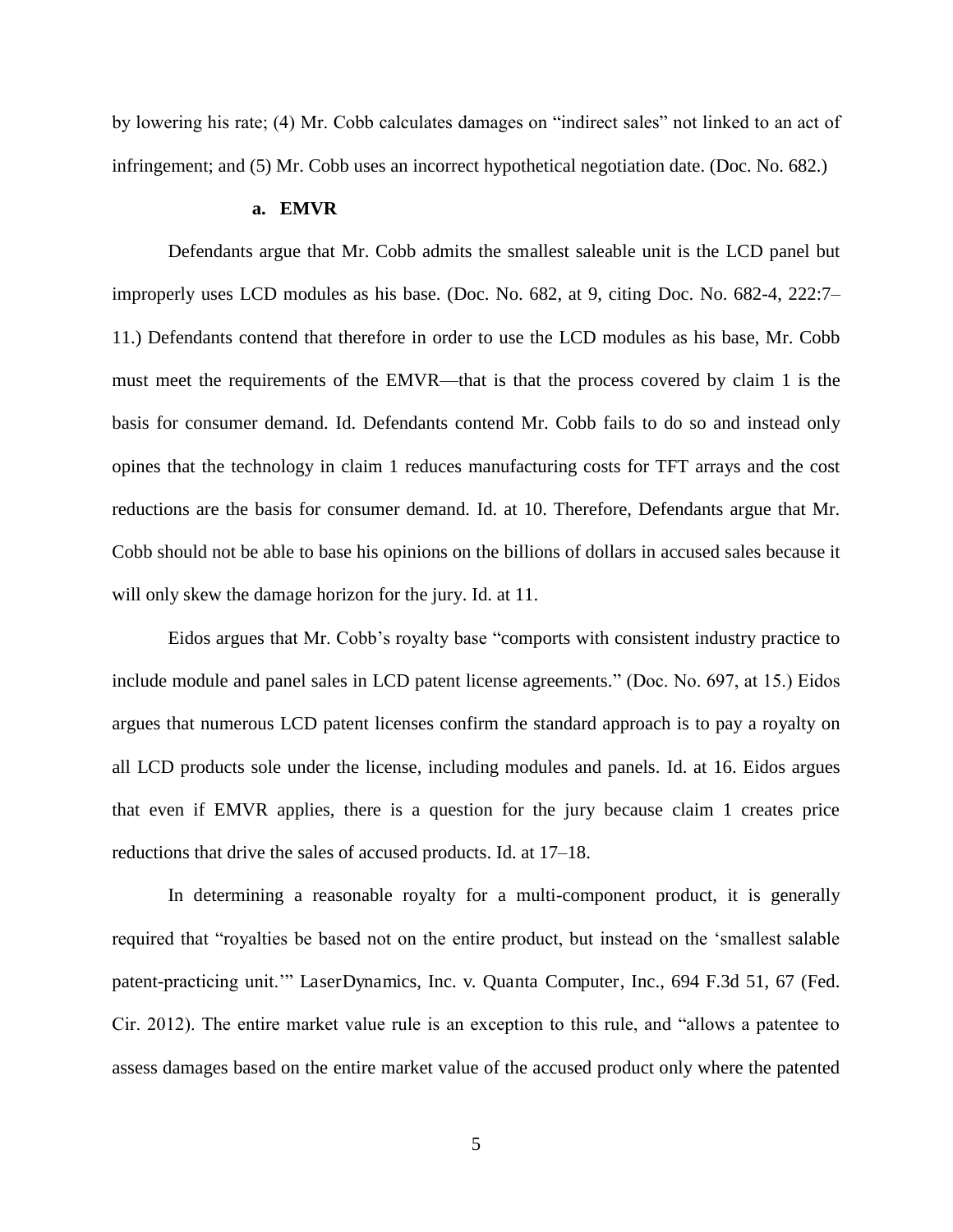feature creates the 'basis for customer demand' or 'substantially create[s] the value of the component parts.'" Uniloc USA, Inc. v. Microsoft Corp., 632 F.3d 1292, 1318 (Fed. Cir. 2011) (quoting Lucent Techs. V. Gateway, Inc., 580 F.3d 1301, 1336 (Fed. Cir. 2009); Rite*–*Hite Corp. v. Kelley Co., 56 F.3d 1538, 1549–50 (Fed. Cir. 1995)).

Here, Eidos does not dispute that its royalty base includes LCD modules that are beyond the smallest saleable patent-practicing unit. While the Court agrees there is no firm rule that requires the royalty base to be comprised of the smallest saleable patent-practicing unit, Mr. Cobb's royalty base necessarily implicates the EMVR where he ultimately opines on a royalty based on the entire market value of the LCD module. Notably, Eidos has not shown that claim 1 of the '958 Patent is the basis for consumer demand of the LCD modules. Eidos only contends that the benefits of claim 1 resulted in more competitive prices and price reductions that drove the sale of the accused products. The fact that the claimed process reduced costs—even if true does not show it was the basis for consumer demand of the products themselves. Put simply, Eidos provides no evidence of the requisite consumer demand.

Moreover, Eidos is incorrect in suggesting that this question could be presented to the jury because there is no evidence on which the jury could reach a conclusion that claim 1 drove the consumer demand for LCD modules. Rather, posing the sales of the entire product to the jury where there is no evidence of consumer demand based on the patented feature would only work to improperly inflate damages for the jury. See LaserDynamics, 694 F.3d at 68 ("Admission of such overall revenues, which have no demonstrated correlation to the value of the patented feature alone, only serve to make a patentee's proffered damages amount appear modest by comparison, and to artificially inflate the jury's damages calculation beyond that which is 'adequate to compensate for the infringement.'") (quoting 35 U.S.C. § 284).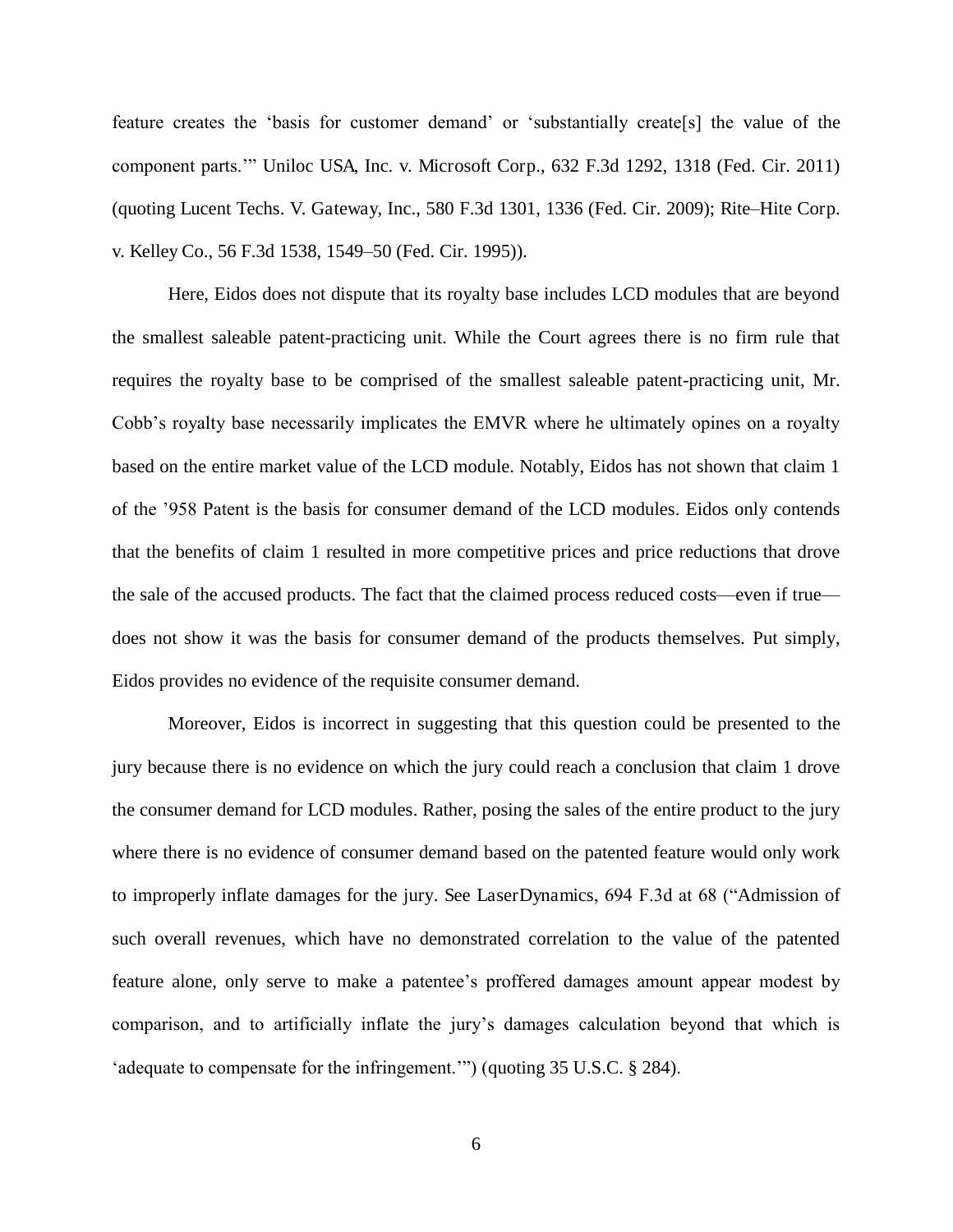Similarly, Eidos's argument that it is the typical practice to license LCD patents this way is unavailing. While comparable licenses can serve to inform what might have occurred during a hypothetical negotiation, they cannot expand a royalty beyond the economic demand for the claimed invention.

Here, the parties agree that the smallest saleable unit is the LCD panel. Mr. Cobb will not be permitted to include the LCD modules in his royalty base. Moreover, as will be discussed further herein, Mr. Cobb must further apportion the value of the patented process even where using the LCD panel as the royalty base. Accordingly, Defendants' Motion is **GRANTED** as to Mr. Cobb's use of LCD modules in his royalty base.

## **b. Apportionment**

Defendants argue that Mr. Cobb admits that claim 1 relates solely to the manufacture of the TFT array and that he must therefore apportion his base down to the sales of TFT arrays or use the TFT array as his base. (Doc. No. 682, at 11.) Defendants contend that Mr. Cobb did no such apportionment. Id. at 12. Instead, Defendants argue that Mr. Cobb opines that the "[c]ost reduction allowed by the technologies of the '958 Patent create substantial economic value by allowing the LCD manufacturer to compete on the basis of price in the highly competitive market." Id. at 13, citing Ex. A at 76. Defendants contend that even if this is true, it says nothing about the value of claim 1 over methods described in the prior art. Id.

Eidos argues that Mr. Cobb properly ties his analysis to the "economic footprint" of claim 1 as his primary consideration. (Doc. No. 697, at 12.) Eidos cites to the following deposition testimony as evidence of Mr. Cobb's apportionment:

A. So what  $I - I'$  ve looked at is the '958 patent. I understand from my reading that it reduces the number of steps, improving yield, as compared to prior method by production methods in prior art.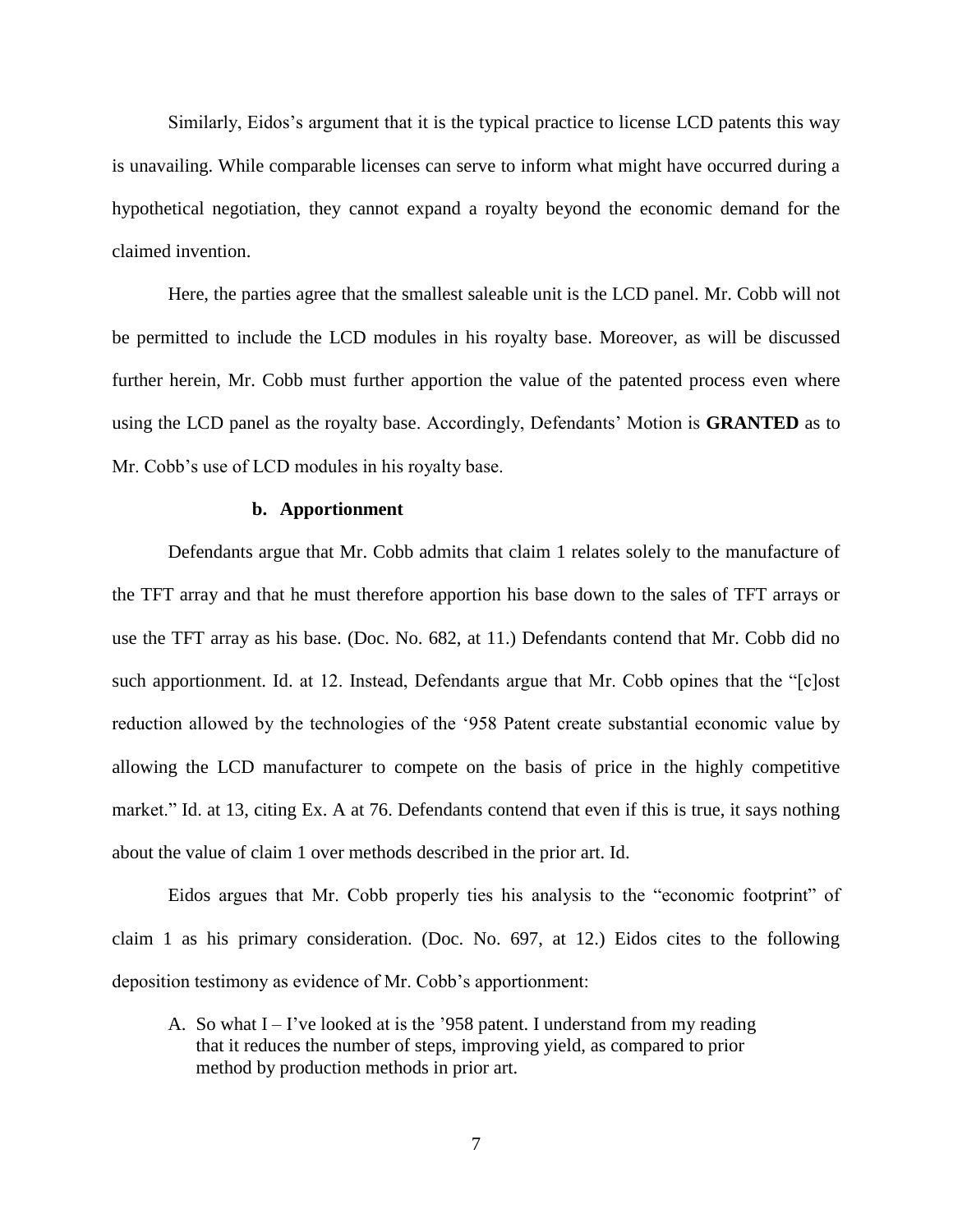#### Q. I'm asking you about –

A. And then I understand through discussions with -- with Dr. Smith that there are significant cost savings, significant yield savings. So I have one claim in the patent. I have the -- the patent reducing the number of steps, increasing yield and reducing costs. So what I've done is made considerations of such reductions, that such reductions exist, and then have conducted an analysis of a licensing of that patent, with the understanding that the patent has a single claim and that the patent improves yield and improves cost performance.

(Doc. No. 697, at 13, citing Doc. No. 697-10, at 369:1–18.)

In a reasonable royalty analysis, damages must be tied "to the claimed invention's footprint in the marketplace." ResQNet.com, Inc. v. Lansa, Inc., 594 F.3d 860, 869 (Fed. Cir. 2010). Thus, "where multi-component products are involved, the governing rule is that the ultimate combination of royalty base and royalty rate must reflect the value attributable to the infringing features of the product, and no more." Ericsson, Inc. v. D-Link Sys., Inc., 773 F.3d 1201, 1226 (Fed. Cir. 2014) (citing VirnetX, Inc. v. Cisco Sys., Inc., 767 F.3d 1308, 1326 (Fed. Cir. 2014)). When the accused products have both patented and non-patented features, the damages analysis requires an apportionment analysis in order to determine the value added by such features. Id.

Here, the parties' ultimate dispute is over the novelty of the claimed process—i.e. the incremental benefit of the claimed invention added over the processes already known in the art. This dispute was similarly evidenced in Plaintiffs' Daubert motion challenging the opinions of Defendants' damages expert, Mr. Jackson. (Doc. No. 678.) There, Eidos argues that Mr. Jackson improperly focuses his apportionment analysis on step G8 of claim 1 as the incremental benefit and value of the claimed technology. (Doc. No. 678, at 10.) Eidos contends that the "economic footprint" of the claimed process is broader than the G8 step or the TFT arrays. (Doc. No. 697, at 6–7.) Eidos therefore contends that it need not apportion from the LCD panels. See Doc. No.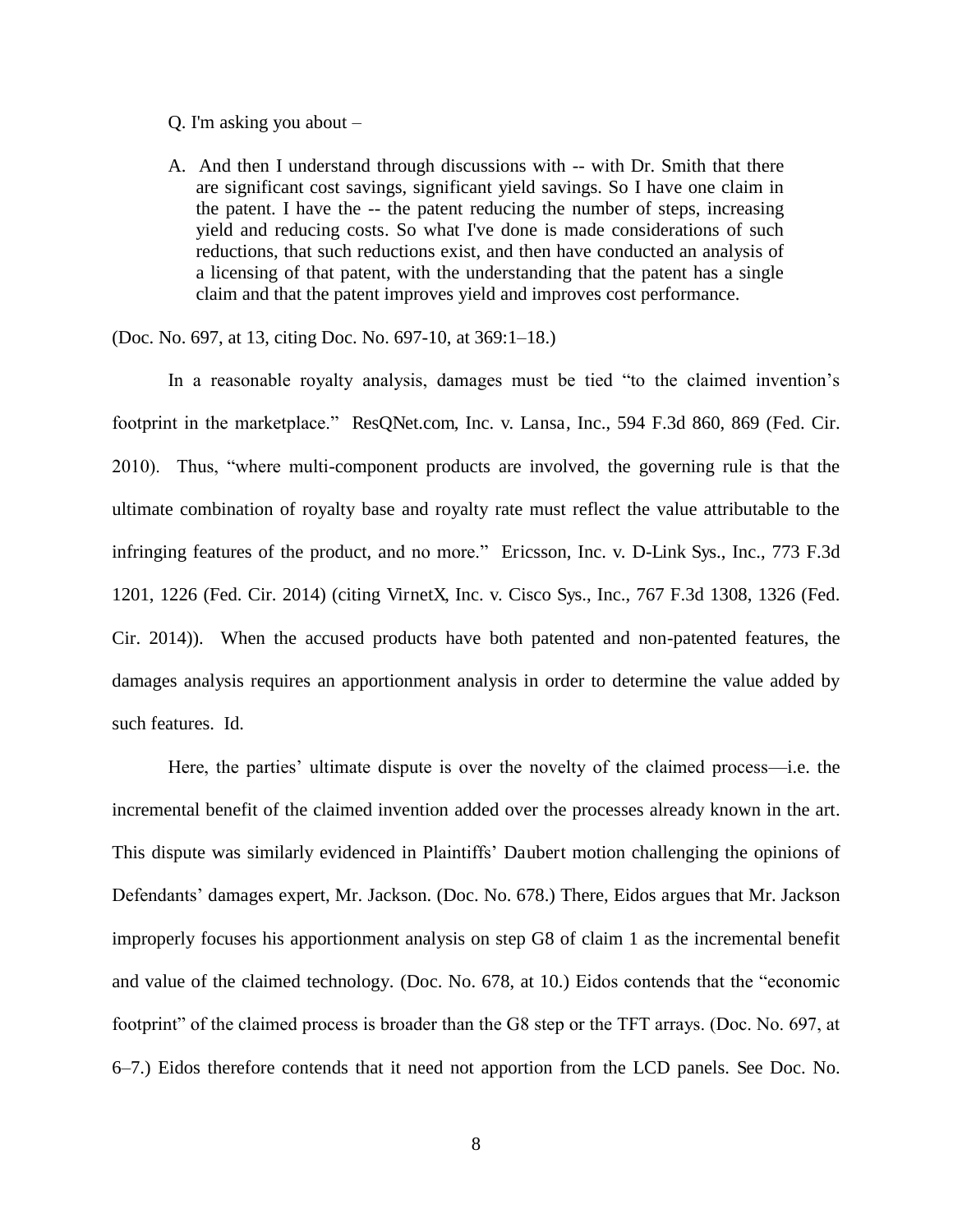697, at 14 ("Because LCD panels are closely related to the invention, LCD panels should be included in the royalty base even if apportionment is required, which is disputed.") As this Court has explained in ruling on Eidos's Daubert motion (Doc. No. 678), the dispute over the novelty of the claimed invention is a question for the fact finder. However, the question ofwhether an expert's opinion comports with the settled principles of apportionment, is for the Court to decide in exercising its gatekeeping authority. VirnetX, 767 at 1328 (explaining that a district court must exercise "its gatekeeping authority to ensure that only theories comporting with settled principles of apportionment were allowed to reach the jury").

Claim 1 of the '958 Patent is ultimately directed at forming a TFT array. '958 Patent at 58: 5–47. As Eidos even concedes, "[t]he technical experts agree that the method in Claim 1 covers the entire TFT (or 'active') array substrate." (Doc. No. 697, at 14, citing Doc. No. 697-12 at 493; Doc. No. 697-14, at 28:15–18; Doc. No. 697-15, at 161:08–18.) While the Court does not disagree that the '958 Patent is generally related to the fabrication of a LCD panel, what is ultimately claimed in claim 1 is a method that creates the TFT array that is used to control the light emission of the LCD panel. '958 Patent at 58: 5–47. Here, what is claimed is indisputably not an LCD panel, and the LCD panel indisputably has features not attributable to the claimed invention. Therefore, the Court finds that apportionment must be done to value the claimed invention. While Eidos may provide its evidence that the claimed process is integral to the development of the LCD panels, Mr. Cobb nonetheless must separate the value of the patented features from the unpatented features of the LCD panels. CISRO v. Cisco Sys., Inc., 809 F.3d 1295, 1301 (Fed. Cir. 2015) ("to be admissible, all expert damages opinions must separate the value of the allegedly infringing features from the value of all other features.") Here, there is no evidence that Mr. Cobb undertook this analysis in rendering his opinions on a reasonable royalty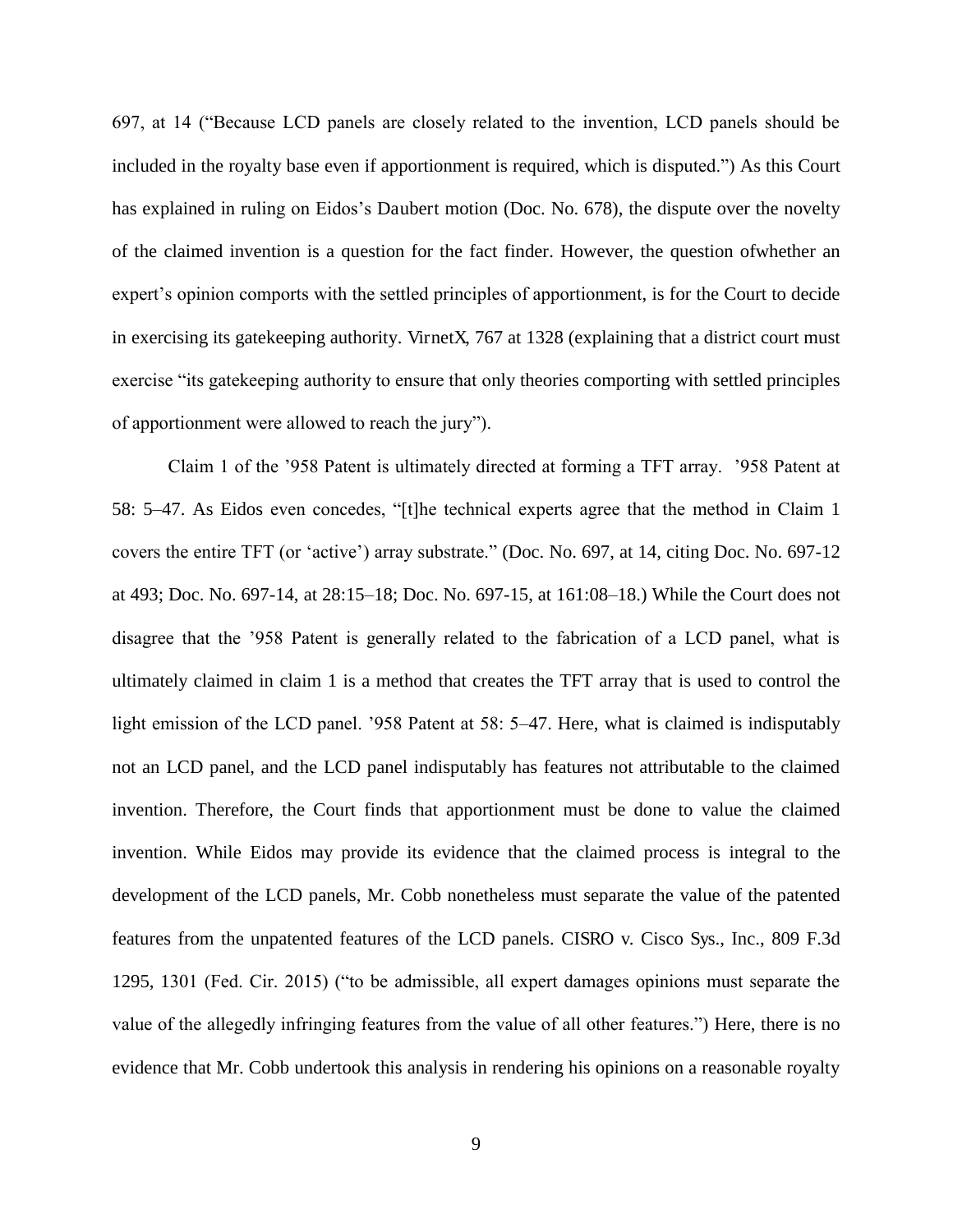in this case. Accordingly, Defendants' Motion as to Mr. Cobb's failure to apportion is **GRANTED**.

## **c. Rate Adjustment Depending on Base**

Defendants contend that Mr. Cobb sets forth three royalty base unit scenarios—Module, Panel, and TFT Arrays—and proposes royalty rates specific to each royalty base unit. Doc. No. 682, at 14, citing Doc. No. 682-1, at 3, 97. Defendants contend that as the royalty base goes down from modules to panels and arrays, Mr. Cobb's alleged royalty rate increases. For example, Defendants contend that as the dollar amount of his base decreases from modules to panels to arrays, Mr. Cobb simply increases his alleged running royalty rate from 0.75% to 1% to 2%, without explanation. Id. Defendants argue that Mr. Cobb's analysis of the royalty rate is further undermined by his inability to point to a single comparable license on which he relied in reaching his conclusion. Id. Eidos argues that Mr. Cobb adjusted his rates based on Georgia-Pacific factors and did not improperly adjust his rates to maintain the same measure of damages for each royalty base. (Doc. No. 697, at 11–12.)

The moving rates for Mr. Cobb's range of bases is entirely unclear. Mr. Cobb does not explain, for example, how the different bases would have impacted the hypothetical negotiation such that the corresponding rates would be increased. Regardless, Mr. Cobb's base including LCD modules will not be permitted for the reasons explained above. Similarly, Mr. Cobb has been directed to conduct an apportionment analysis on his LCD panel base. To the extent Mr. Cobb wishes to maintain his alternative bases and rates between the LCD panels and TFT arrays in supplementing his report, Mr. Cobb must explain why the royalty rate doubles when the base is comprised of LCD panels instead of TFT arrays. Accordingly, Defendants' Motion as to Mr. Cobb's rate adjustment depending on base is **GRANTED**.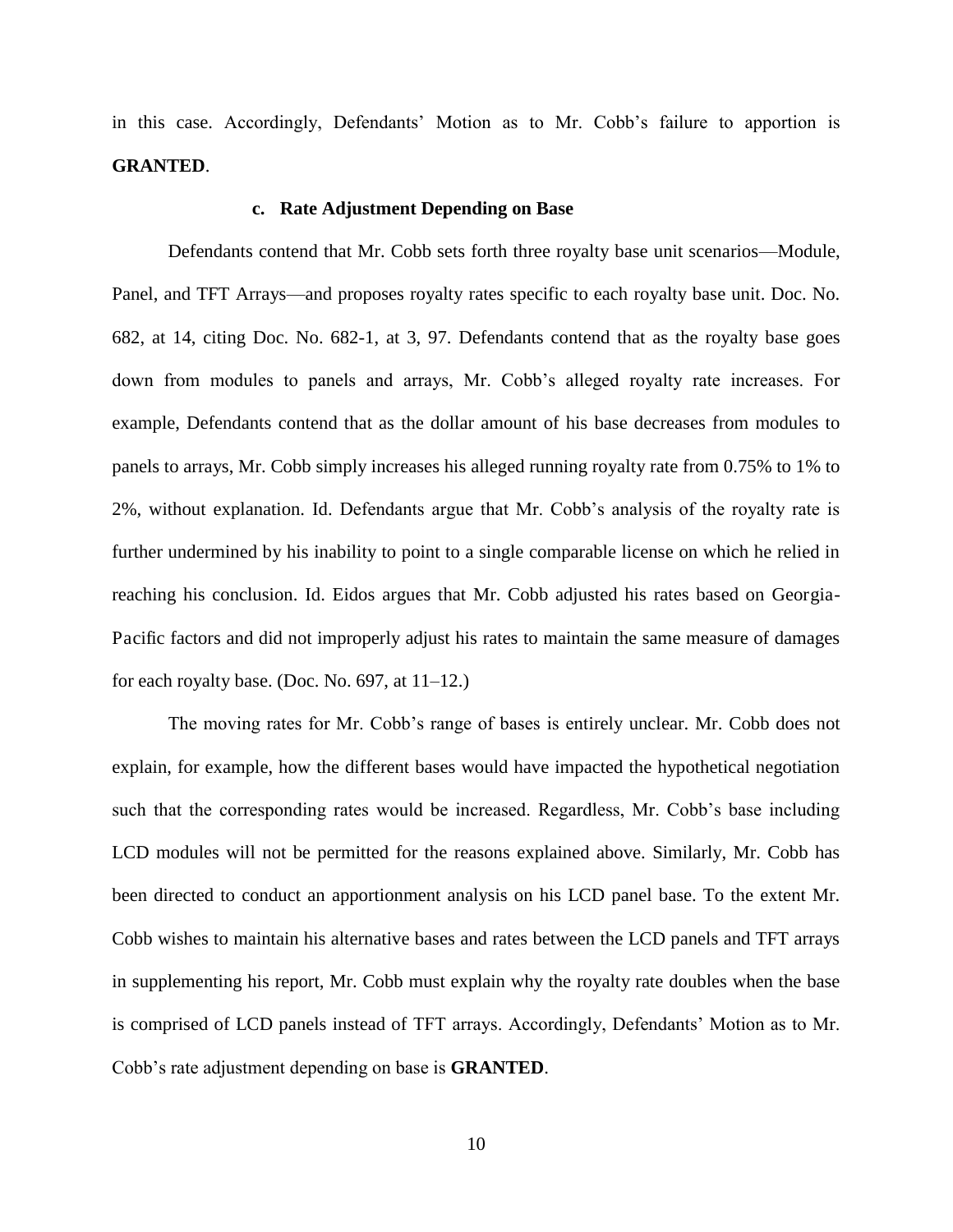#### **d. Indirect Sales**

Defendants argue that Mr. Cobb's statistics on indirect sales are not tied to actual purported acts of infringement and therefore must be excluded as unreliable. (Doc. No. 682, at 16.) Eidos argues that Mr. Cobb's royalty calculations for indirect U.S. sales are directly tied to acts of infringement based on a reliable estimate of the number of accused products that have been induced to be imported and sold in the U.S. through Defendants' customers. (Doc. No. 697, at 19–20.)

Defendants rely on Power Integrations to exclude Mr. Cobb's opinions on indirect sales. 711 F.3d 1348 (Fed. Cir. 2013). In Power Integrations, the Federal Circuit found that the damages expert's testimony was both based on an unreliable data source and employed unreliable methodology. Id. at 1373. Specifically, the evidence of worldwide sales came from a source that was unclear and assumed to have come only from the Internet. Id. In addition, while the technology accused was found in phone chargers, the damages expert included worldwide sales of mobile phones, assuming that each phone was shipped with a charger. Id. The Federal Circuit found that this leap was speculative as well as his assumption that each of the chargers included an infringing power circuit. Id. at 1374.

Here, Mr. Cobb relies on general statistics of the number of TFT LCD products sold within the United States. (Doc. No. 697-8, at 9–11.) Mr. Cobb also relies on data from form 10-Ks for Dell, Apple, and HP—customers of Defendants—to show the net revenue for sales of notebook computers and desktop monitors. Id. at 10.

As this Court stated in ruling on Defendants' motions for summary judgment, Mr. Cobb is permitted to testify on circumstantial evidence of indirect infringement through the use of general statistics and specific data from each Defendant and their respective customers.

11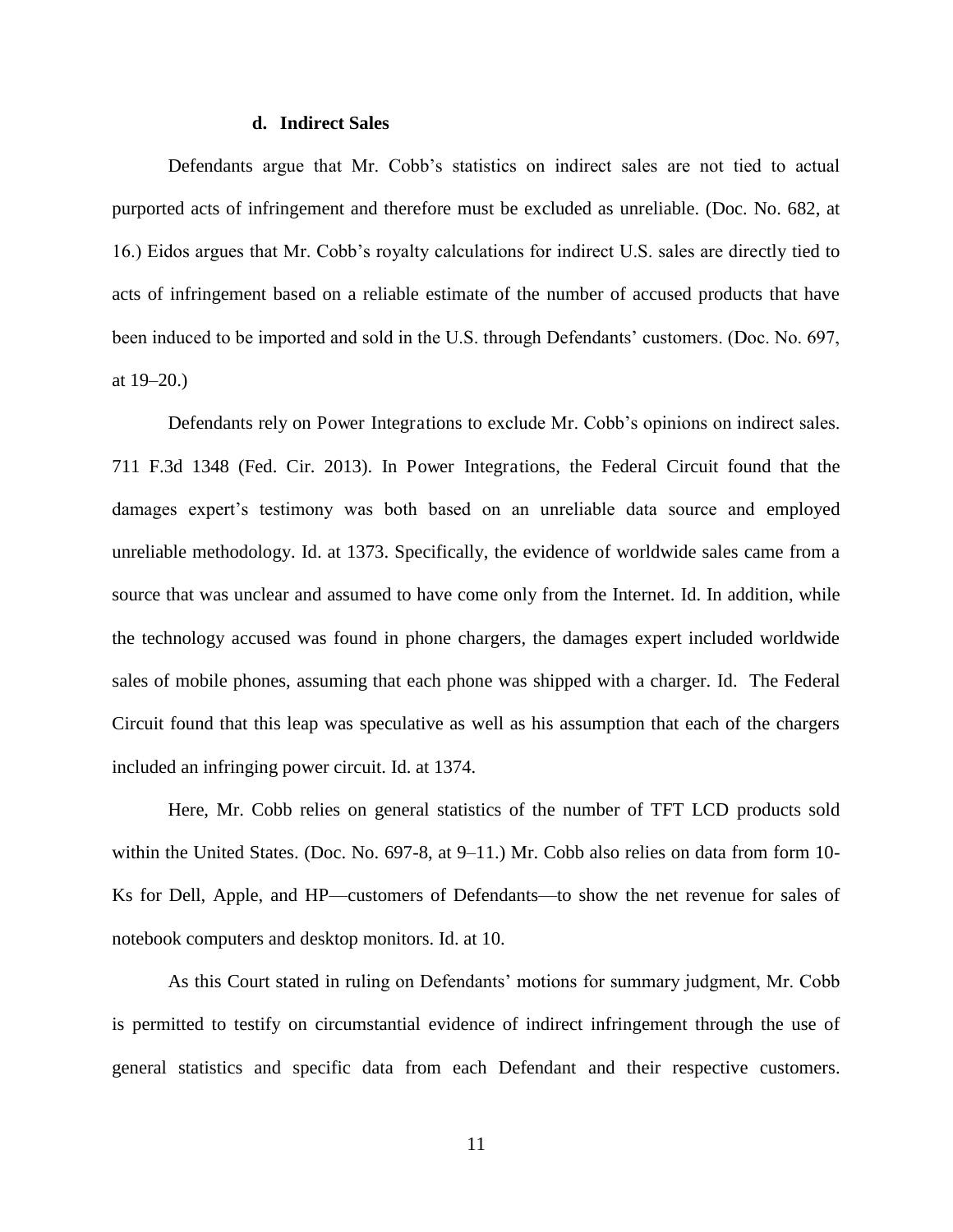However, Mr. Cobb may not use this data to support damages for Eidos's claims of indirect infringement. If permitted to do so, Mr. Cobb's methodology would suffer from many of the same speculative leaps described in Power Integrations. For example, to rely on this data to establish damages, one would have to assume that each of the LCD products sold within the United States was made using the accused processes. Even if that speculative leap could be made from the data, which it cannot, there is no way to determine what percentage is attributable to any one Defendants' customers or accused products. For example, according to Mr. Cobb's report, the data comes from "six conspiring manufacturers": AU Optronics Corporation, Chunghwa Picture Tubes, Chi Mei Optoelectronics Corp., HannStar Display Corp., Samsung Electronics Corp. and LG Display Co. Id. at 9. The remaining Defendants constitute only 3 of 6 of the listed companies. Moreover, even among the Defendants one would have to speculate as to what percentages each Defendant is responsible for selling through various U.S. customers. Worse yet, even if that speculative leap could be made, there is no way to distinguish which of these sales are the result of Defendants' direct sales or indirect sales.

As such, these statistics cannot be relied upon to expand or infer the damages for indirect sales. Rather, Mr. Cobb must provide damages opinions for Eidos's claims of indirect infringement only where there is specific evidence of importation or sales by a specific customer such that Mr. Cobb can apply reliable principles and methods that are closely tied to the facts of this case. That is, where, at a minimum, Eidos's evidence provides the identity of the third-party infringer and the accused products sold in the United States.

Accordingly, Defendants' Motion is **GRANTED** in so much as Mr. Cobb employs general statistics to estimate damages for indirect infringement.

#### **e. Hypothetical Negotiation Date**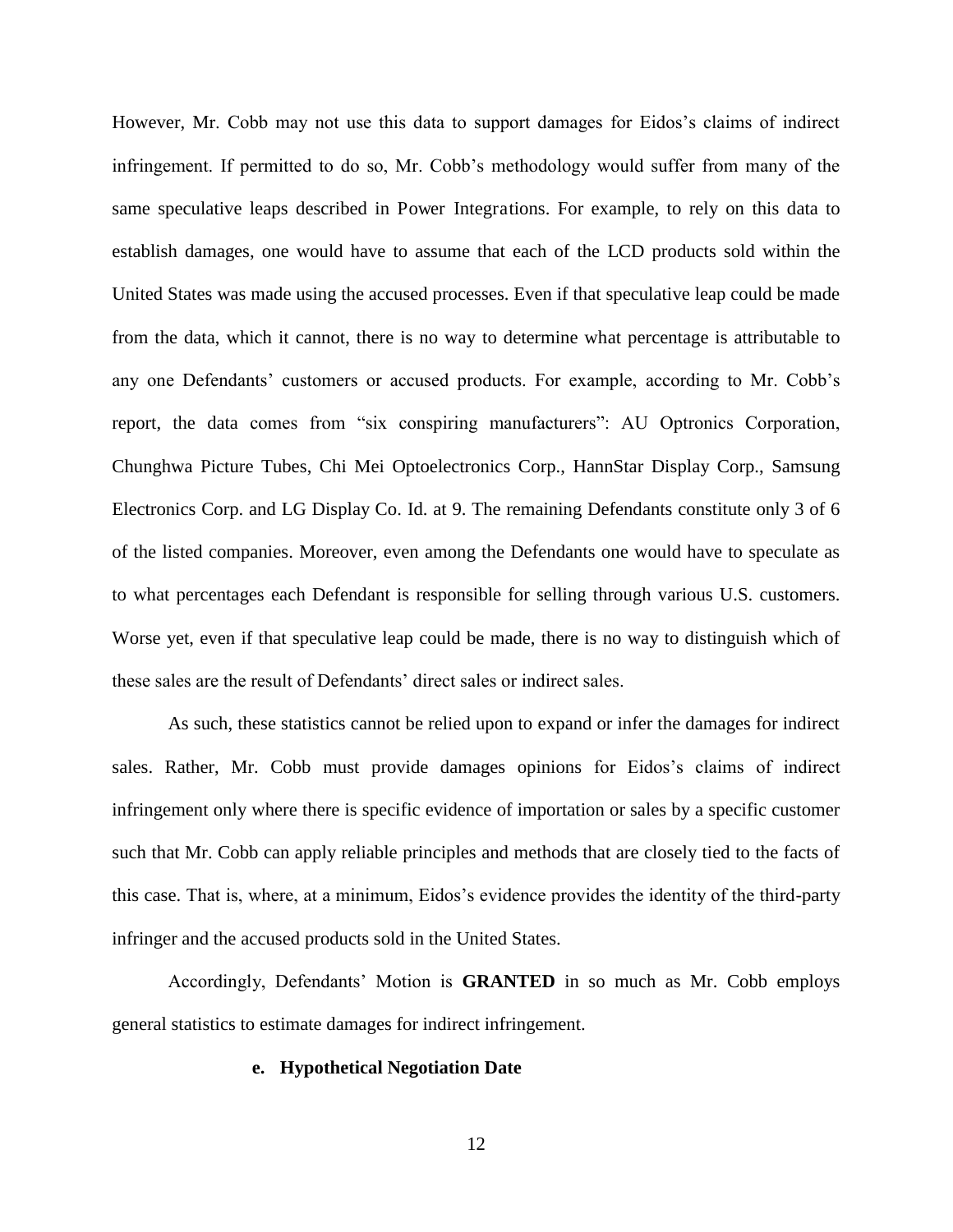Lastly, Defendants argue that Mr. Cobb assumes that a hypothetical negotiation date for Innolux would be April 2002, but that Innolux began using the alleged 5-mask process in 1999. (Doc. No. 682, at 17, citing Doc. No. 682-1, at 82.) Because Mr. Cobb does not use a hypothetical negotiation date of 1999, Defendants argue his opinions are unreliable and should be excluded. Id. Eidos contends that its hypothetical negotiation date is based on evidence of first infringement because Innolux produced no sales information prior to 2002. (Doc. No. 697, at 22.)

"In general, the date of the hypothetical negotiation is the date that the infringement began." LaserDynamics, 694 F.3d at 75; see also Applied Med. Res. Corp. v. U.S. Surgical Corp., 435 F.3d 1356, 1363–64 (Fed.Cir.2006) ("[T]he hypothetical negotiation relates to the date of first infringement."); State Indus., Inc. v. Mor*–*Flo Indus., Inc., 883 F.2d 1573, 1580 (Fed.Cir.1989) ("The determination of a reasonable royalty ... [is based] on what a willing licensor and licensee would bargain for at hypothetical negotiations on the date infringement started.").

Here, Innolux claims that the hypothetical negotiation date is 1999 because Innolux "began using the alleged 5-mask process in 1999" and "produced the first large TGT-LCD display panel to be made from Taiwan-developed technology in July 1999." (Doc. No. 682, at 13.) But here, as Innolux points out in its own briefing, "the date of first infringement begins when both the patent has issued and accused products have been sold." (Doc. No. 682, at 17) (emphasis added) (citing Wang Labs., Inc. v. Toshiba Corp., 993 F.2d 858, 869 (Fed. Cir. 1993). The Court agrees that the hypothetical negotiation date should be the "start of infringement, i.e., when both a patent had issued and accused products were sold." Wang Labs, 993 F.2d at 869. Notably, Innolux only argues that it began using the alleged 5-mask process in 1999 and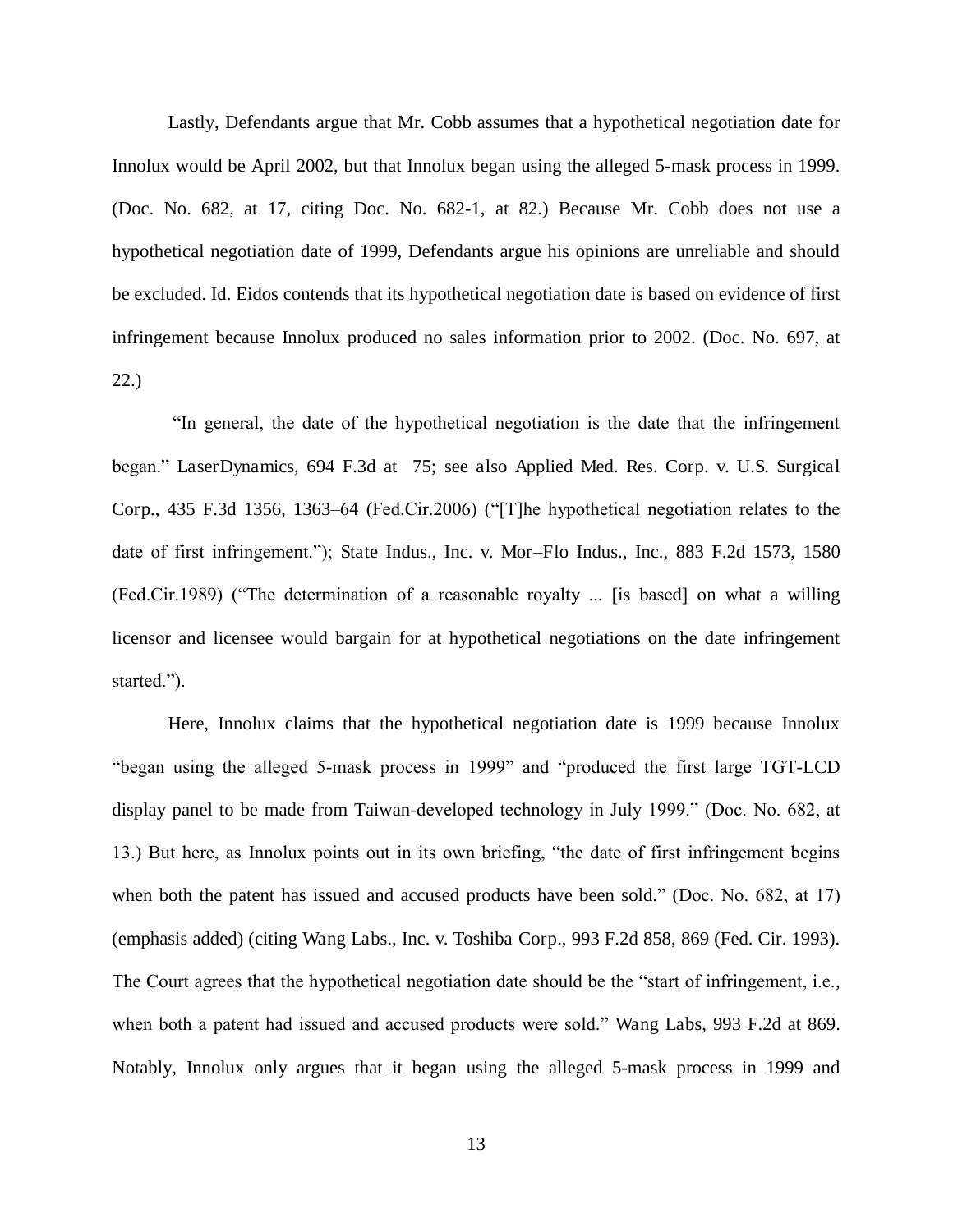produced the first large TGT-LCD display in July 1999. But Innolux fails to provide any evidence that it sold an accused product in 1999. Importantly, because the process was carried out abroad, merely using that process, as Innolux contends it did in 1999, would not constitute infringement of the '958 Patent. See Power Integrations, 711 F.3d at 1371 ("It is axiomatic that U.S. patent law does not operate extraterritorially to prohibit infringement abroad."). Similarly producing a prototype abroad fails to establish an act of infringement. Id. Therefore, the first act of infringement in this instance must be the first importation or sale within the United States. Here, the evidence in the record indicates that such infringing sales began in 2002.

Accordingly, Mr. Cobb did not err in using a hypothetical negotiation date of April 2002. The Court **DENIES** Defendants' Motion as to Innolux's hypothetical negotiation date.

## **CONCLUSION**

Consistent with the rulings set forth herein, Defendants' Motion (Doc. No. 682) is **GRANTED-IN-PART** and **DENIED-IN-PART**. Within 14 days of the issuance of this Order, Mr. Cobb shall file a supplemental report consistent with the findings herein. Defendants may seek an additional deposition, not to exceed 3 hours, within 14 days of any supplementation by Mr. Cobb. Defendants' damages expert may also file a rebuttal report to Mr. Cobb's supplemental report within 14 days of being served, not to exceed 5 pages.

Within seven (7) days of the issuance of this Order, the parties shall file a notice with the Court as to whether this Order can be unsealed, or request appropriate redaction.